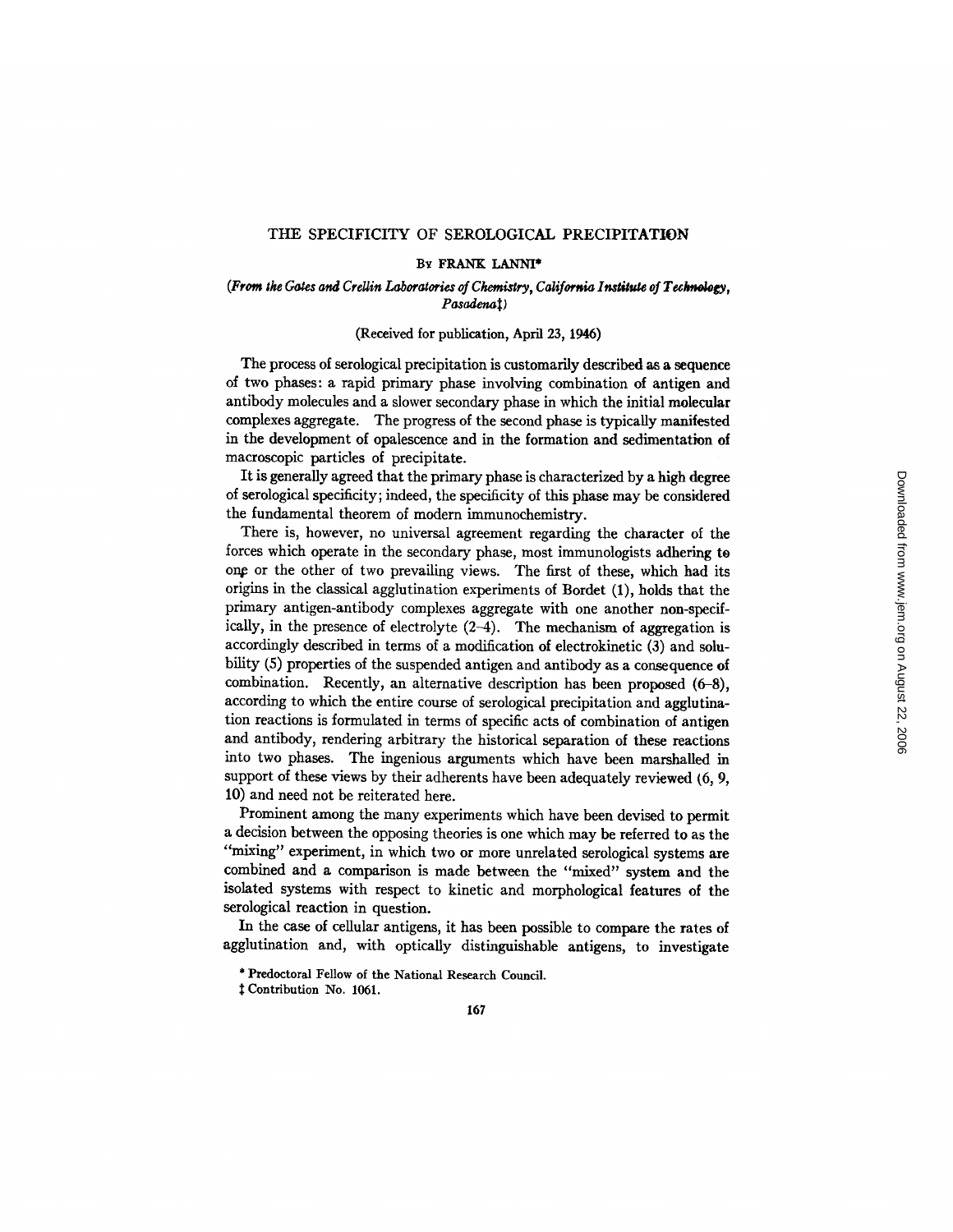microscopically the constitution of the cellular aggregates (11). Acceleration of agglutination and cohabitation of serologically distinct antigens in a single clump are accepted as criteria of non-specific interaction.

At the present time there are available only two detailed publications of the application of the mixing experiment to precipitative systems. Hooker and Boyd (12) observed a definite acceleration of particulation in mixtures involving pairs of hemocyanins and their antisera. They interpreted this acceleration as an indication of interaction and assigned to non-specific forces a prominent rôle in the secondary phase of serological precipitation. Duncan (13), working with mixtures of crystalline hen ovalbumin and crystalline human serum albumin, confirmed and extended the observations of Hooker and Boyd. He found that mixed systems particulated *faster* than isolated systems containing the individual reagents in the same concentrations as in the mixture, but *slower* than isolated systems containing the individual reagents in double this concentration. Moreover, he carried out a mixing experiment with serologically pure precipitates prepared in bulk, the dispersed precipitates here replacing the antigen and antibody reagents, and, allowing the suspensions to reflocculate, observed an initial period in which interaction (acceleration) was absent, followed by a terminal period in which a definite interaction was apparent. On the basis of these results, Duncan contended that a specific mechanism was the primary aggregative mechanism in serological precipitation.

The present report is concerned chiefly with the description of mixed precipitation experiments carried out with the aid of a turbidimeter and a darkfield microscope. The results of these experiments, correlated with macroscopic observations of the terminal features of the precipitation reactions, fully confirm the contention of Duncan that a specific mechanism constitutes the major mechanism operative through the greater part of the historical second phase; and that non-specific mechanisms may be assigned a relatively minor terminal r61e. In addition, attention is directed to the usefulness of describing serological precipitation in terms of the formation and aggregation of elementary microscopic particles of specific precipitate, called *seromicrons,* the r61e of which has not previously been emphasized.

#### EXPERIMENTAL

### *Materials*

Crystalline hen ovalbumin (EA) and the type-specific pneumococcal polysaccharide, SII,<sup>1</sup> were selected as antigens for study because of their lack of color and because the different morphological character of their specific precipitates permits macroscopic observations of a

<sup>&</sup>lt;sup>1</sup> This material was kindly made available by Professor Linus Pauling from a supply generously provided by the Lederle Laboratories, Pearl River, New York.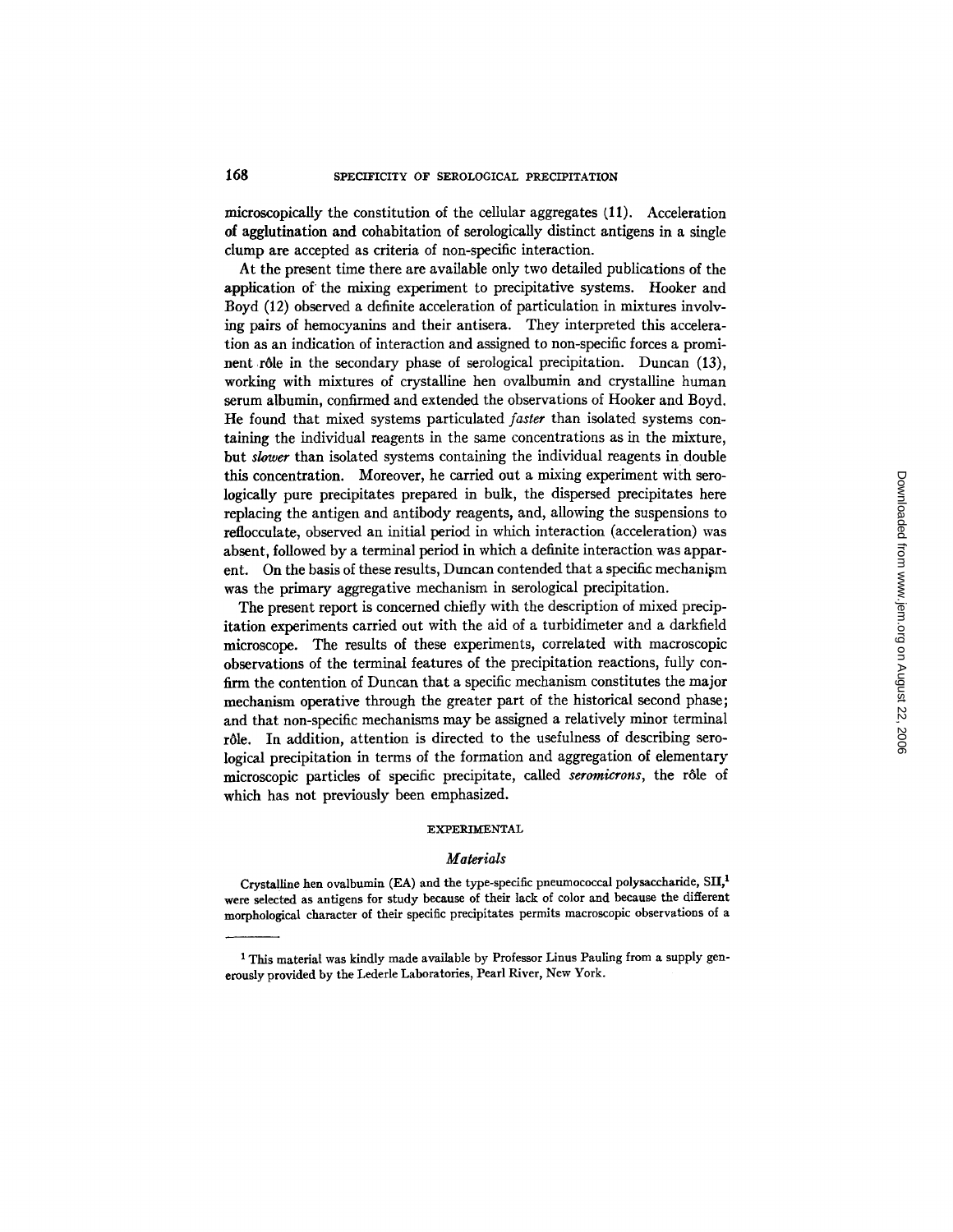## rrank lanni 169

sort which would not otherwise be possible. The anti-ovalbumin was a reconstituted lyophillized rabbit serum pool which was decolorized by extraction of the dried material with 2.0  $\boldsymbol{\mu}$  $(NH_4)_{2}SO_4$ , followed by solution in water and dialysis against phosphate buffer (see below) in the cold. The antipolysaccharide was a negligibly colored refined concentrate ot pooled rabbit antisera.<sup>1</sup> All stock solutions and dilutions were made with a 0.1 **M** phosphate buffer (PB),  $pH = 7.0, \mu = 0.15$ , containing 0.01 per cent merthiolate (Lilly), and were filtered or centrifuged prior to use.

#### *Methods*

On the basis of constant-antibody optimal-proportions titrations by the particulation time method described below, three antibody-antigen ratios were selected for study in each system, one at optimal proportions and one in each of the excess regions. When mixtures of the two systems were involved, each system was in a comparable region of the titration zone. All experiments were carried out at room temperature, which was typically constant within I°C. during the course of a single experiment. Additional technical details are given under the appropriate headings.

### *Turbidimetric Study of the Preflocculative Period*

Mixing experiments were carried out with the aid of the Klett-Summerson photoelectric colorimeter, employed as a turbidimeter. The instrument was equipped with the No. 42 blue filter, which, according to the manufacturer, transmits between  $400$  and  $465$  m $\mu$ . Reaction mixtures, prepared as described below, were placed in cylindrical glass tubes designed for use with the instrument; the volumes of the reaction mixtures were 8.0 cc. Approximately 40 tubes were selected and calibrated over the desired range of turbidities with suitable barium sulfate<sup>2</sup> suspensions, with reference to one of the tubes selected as the standard. In general, the tube corrections were less than 12 scale units; in some of the experiments the tubes were selected so that the overall tube variation was approximately 2 scale units. The EA, SII, and anti-SII reagent blanks were typically 1.5 scale units or less; the anti-EA reagent blank, which was shown to be unaffected by precipitation, was approximately 12 scale units.

Preliminary tests of diluted suspensions of stable specific precipitates showed that the scale reading was not proportional to suspension concentration at high concentrations. In order to permit the arithmetic addition of the "turbidities" of two isolated suspensions for comparison with the turbidity of a third suspension, it was therefore necessary to prepare an empirical correction curve, which was established as follows:-

Mature EA specific precipitates, prepared over widely different antibody-antigen ratios, were diluted twofold and fourfold volumetrically. The scale readings for each of the three suspensions of a dilution set, corrected for tube and reagent blanks, were plotted on a log-log basis against the calculated relative suspension concentrations. These plots were experimentally parallel and linear in the range of study. One of the plots was chosen as reference and relative concentration values of 200, 100, and 50 were assigned to its three points. Concentration values for the remaining dilution sets were now found by shifting their plots along the concentration axis so as to superimpose them on the reference plot and reading off the concentration values on the arbitrary reference scale. These concentration values, which will henceforth be called *turbidities*, were plotted on ordinary paper against the corrected scale readings and the points were joined by a smooth curve to provide the desired empirical correction curve (Fig. 1). This curve was shown by experimental test to be satisfactory for numerous dilution experiments with mature EA precipitates, mature SII precipitates prepared in antibody excess, mixtures of mature EA and SII antibody-excess precipitates, and mature co-formed EA and SII precipitates in antibody excess and at optimal proportions.

<sup>&</sup>lt;sup>2</sup> Shown to resemble the specific precipitates in its turbidimetric properties.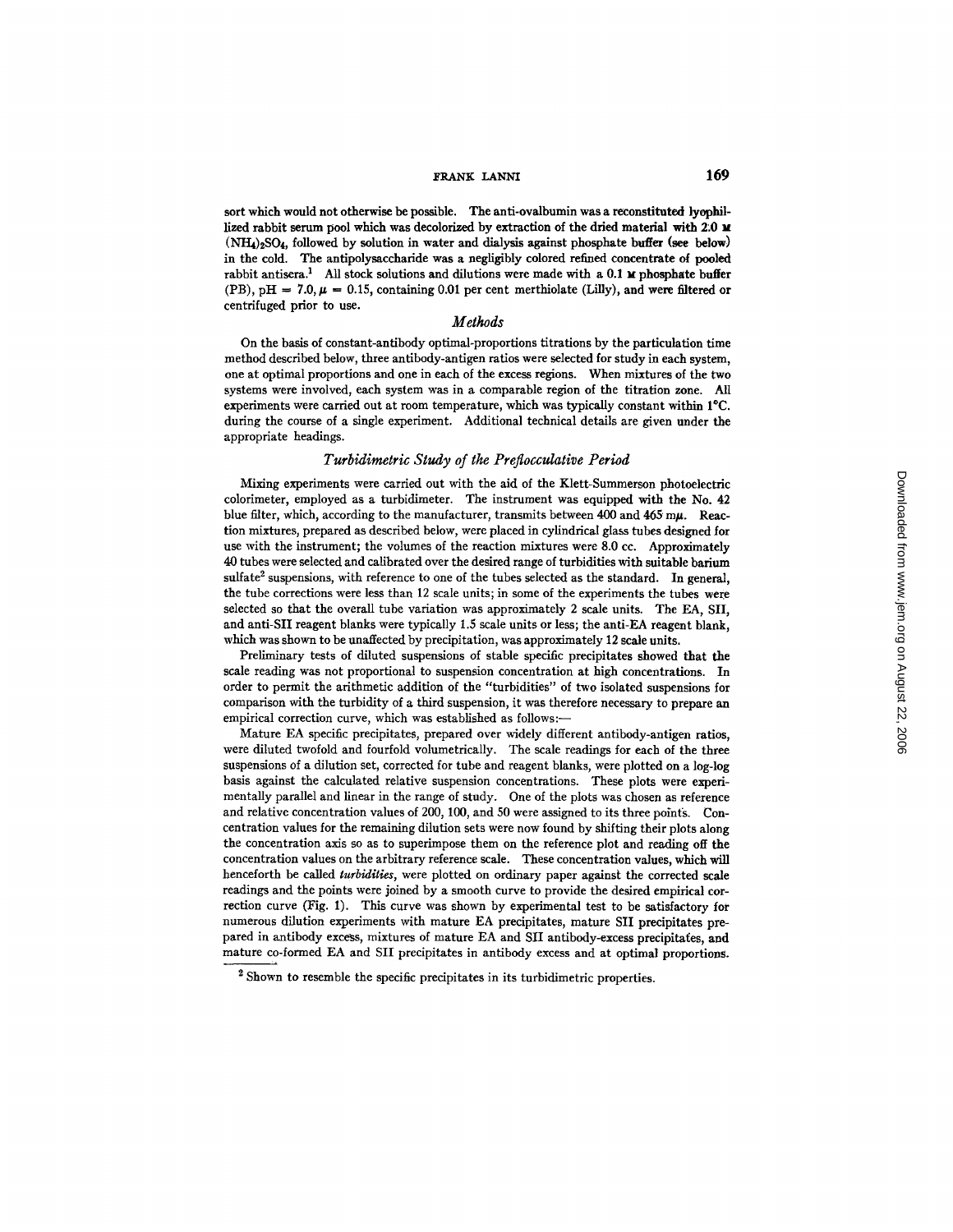SII precipitates, prepared at optimal proportions and in antigen excess, could not be dispersed sufficiently to allow a test of the suitability of the empirical curve with these precipitates; and immature precipitates of this sort are not sufficiently stable for this purpose. In view of the demonstrated wide applicability of the empirical curve, these few technical shortcomings are not considered serious.

The use of the empirical curve in the preparation of a typical turbidity-time curve will be illustrated in detail. With volumetric pipettes, the required quantities of antigen solutions and of diluent are delivered into a lipped 6 inch test tube and the antibody solutions and diluent are delivered into the reaction tube. To start the reaction, the antibody solution is poured into the antigen solution, and the mixture is poured back into the reaction tube, which is



FIG. 1. Empirical correction curve for converting *scale reading*, corrected for tube and reagent blanks, to *turbldily.* 

stoppered with a clean dry rubber stopper, inverted twice, wiped clean, and inserted in the turbidimeter; these operations require about 15 seconds. Readings, which refer to the standard tube set at zero with PB, are made every 30 seconds for 5 minutes, then every minute for about 10 minutes; then the tubes are gently set aside and read again at about 30 minutes. Occasionally, additional readings are made after several hours and after 24 hours. The scale readings are corrected for tube and reagent blanks and converted to turbiditics by reference to the empirical curve (Fig. 1). The turbidity is then plotted against time on ordinary paper. In triplicate experiments conducted in this manner the average error is approximately  $\pm 2$  per cent during the first few minutes, when the scale readings are changing most rapidly, and approximately  $\pm 1$  per cent during the later minutes of the reaction.

It should be pointed out that, in view of the changing character of the developing precipitates, these turbidity-time curves are not amenable to simple interpretation in terms of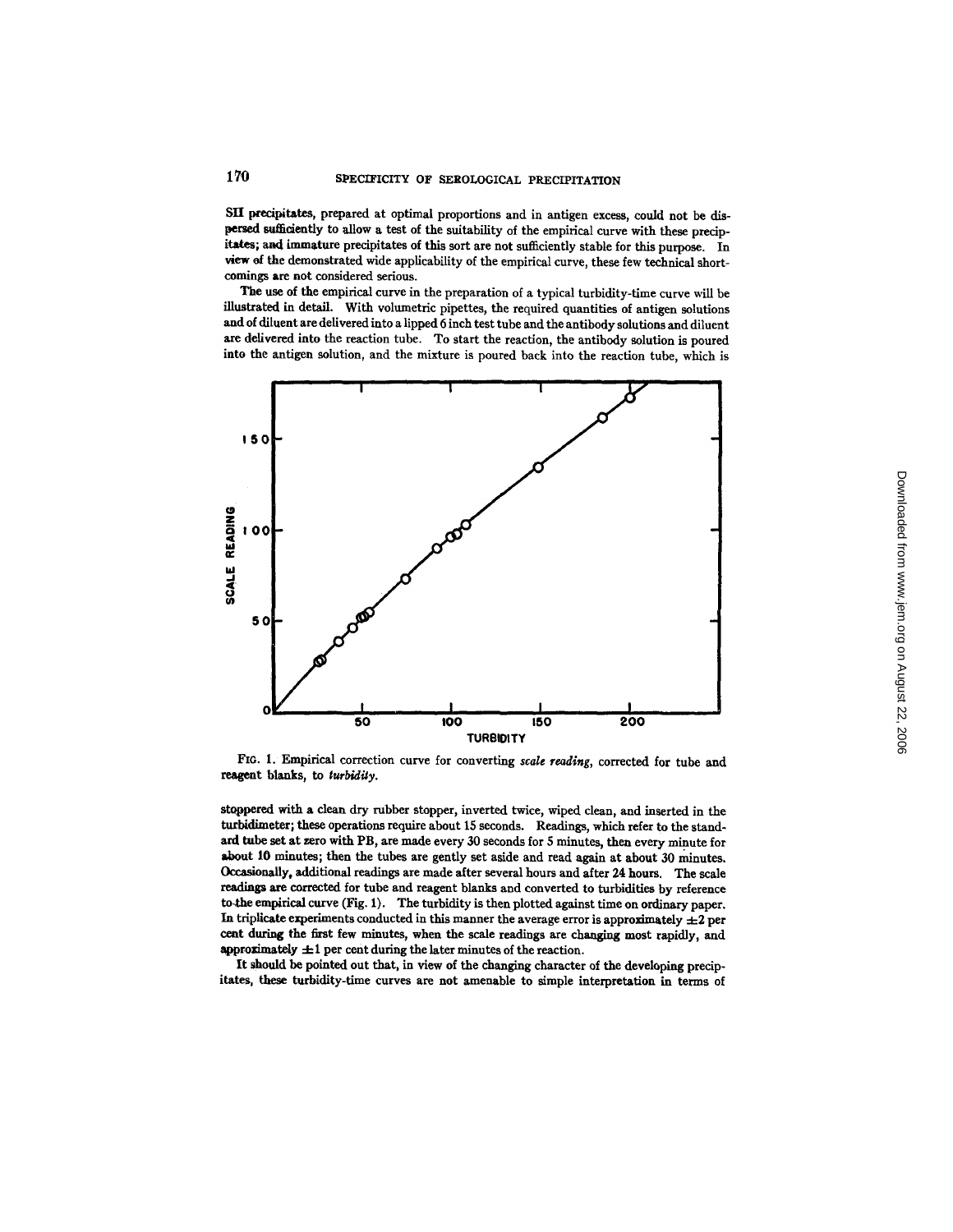quantities of precipitate present during the course of a reaction; but are useful in making quantitative comparisons in the "vertical" direction; *i.e.*, at constant time. Indeed, it is this proposed use of the turbidity-time curves which gives the empirical curve (Fig. I) its justification. All that is required to permit a comparison of the sum of the turbidities of two unrelated precipitating systems and the turbidity of a precipitating mixture of the two systems is that each of the precipitates is a member of the family to which the empirical curve is applicable. It has not been shown that the initially forming precipitates are members of this family, but it will be noted in Fig. 1 that the scale reading is approximately proportional **to**  turbidity in dilute suspensions.

Table I shows a typical protocol for the mixing experiments. In numerous control experiments it was shown that neither of the heterologous reagents had a measurable effect on the turbidity-time curves in any region of the titration zone. This result was confirmed by ring tests and determinations of particulation time. The control data were therefore averaged

| Mixture        | Addenda, 2.0 cc. each |              |             |                  |          |                |  |
|----------------|-----------------------|--------------|-------------|------------------|----------|----------------|--|
|                | In 6 inch test tube   |              |             | In reaction tube |          |                |  |
| 1A             | EA                    |              | <b>PB</b>   | Anti EA          |          | PB             |  |
| $1B^+$         | EA                    | SII          |             | Anti-EA          |          | P <sub>B</sub> |  |
| 1 <sup>2</sup> | ΕA                    |              | $_{\rm PB}$ | Anti-EA          | Anti-SII |                |  |
| 2A             |                       | SII          | PB          |                  | Anti-SII | PB             |  |
| $2B*$          | EA                    | SII          |             |                  | Anti-SII | PB             |  |
| $2C*$          |                       | $\mathbf{S}$ | PB          | Anti-EA          | Anti-SII |                |  |
| 3‡             | ЕA                    | SII          |             | Anti-EA          | Anti-SII |                |  |

TABLE I *Type Protocol for Precipitative Mixing Experiments* 

\* Controls for hete'rologous addenda.

 $‡$  Prepared in triplicate.

with the corresponding test data. In some experiments mixtures 1A and 2A were prepared in triplicate and the controls were omitted. Final reagent concentrations are given with the figures.

Six turbidimetric mixing experiments were carried out, two in each of the three characteristic regions of the antibody-antigen titration zone. In each experiment the two serological systems were in comparable regions of the zone. In most cases the greater part of turbidity production was complete within 15 minutes, and this time was approximately the minimum time in which particulation was visible with the naked eye in any of the systems (see below).

The results of these experiments,<sup>3</sup> shown graphically in Figs. 2 to 5, provide strong evidence that the preflocculative phase of precipitation in these systems is characterized by a strikingly high degree of specificity. It is well known that the turbidimeter is sensitive both to the concentration and the sizes of particles in a suspension (14). It might be argued, therefore, that a single turbidimetric identity is the fortuitous resultant of cancelling differences in these

**s The data of two of** the experiments provided **no new** information and **are not shown.**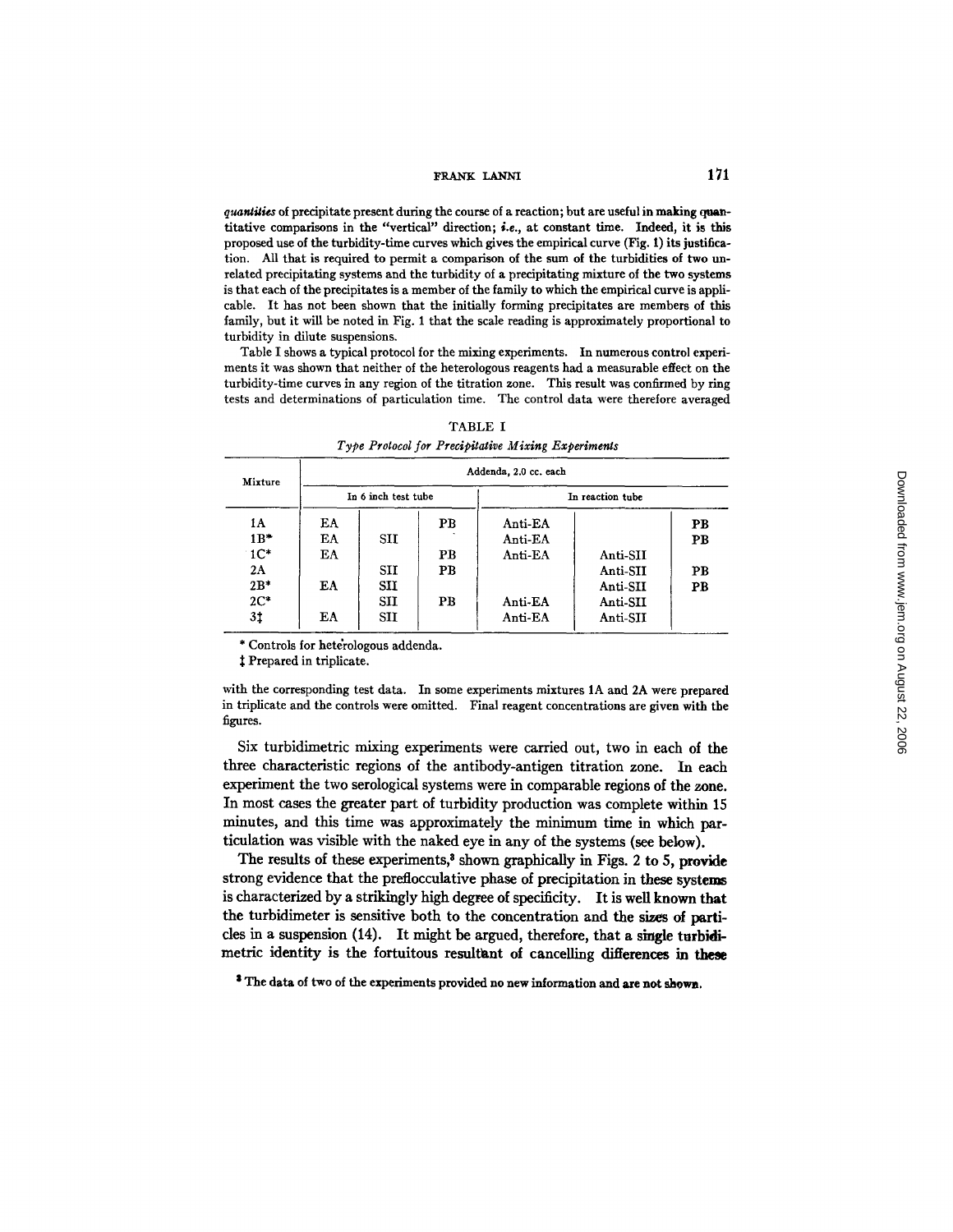quantities in different suspensions. When, however, the identity is observed in several systems and over a considerable period of time in each of these sys-



Fro. 2. Mixing experiment in antibody excess. . Final reagent concentrations:  $\bigcirc$ , 1:80,000 EA; 1:12 anti-EA; @, 1:480,000 SII; 1:200 anti-SII; X, 1:80,000 EA; 1:480,000 SII; 1:12 anti-EA; 1:200 anti-SII; O, sum of EA and SII ordinates.



FIo. 3. Mixing experiment at optimal proportions. Final reagent concentrations: Q, 1:48,000 EA; 1:12 anti-EA;  $\Theta$ , 1:320,000 SII; 1:400 anti-SII;  $\times$ , 1:48,000 EA; 1:320,000 SII; 1:12 anti-EA; 1:400 anti-SII; O, sum of EA and SII ordinates.

terns, it cannot be justifiably dismissed as a coincidence. The simplest explanation of the present turbidimetric identities is that the serological integrities of the component systems are preserved in the mixtures, the particles of one system exerting no appreciable influence on the sizes and numbers of the partides of the other.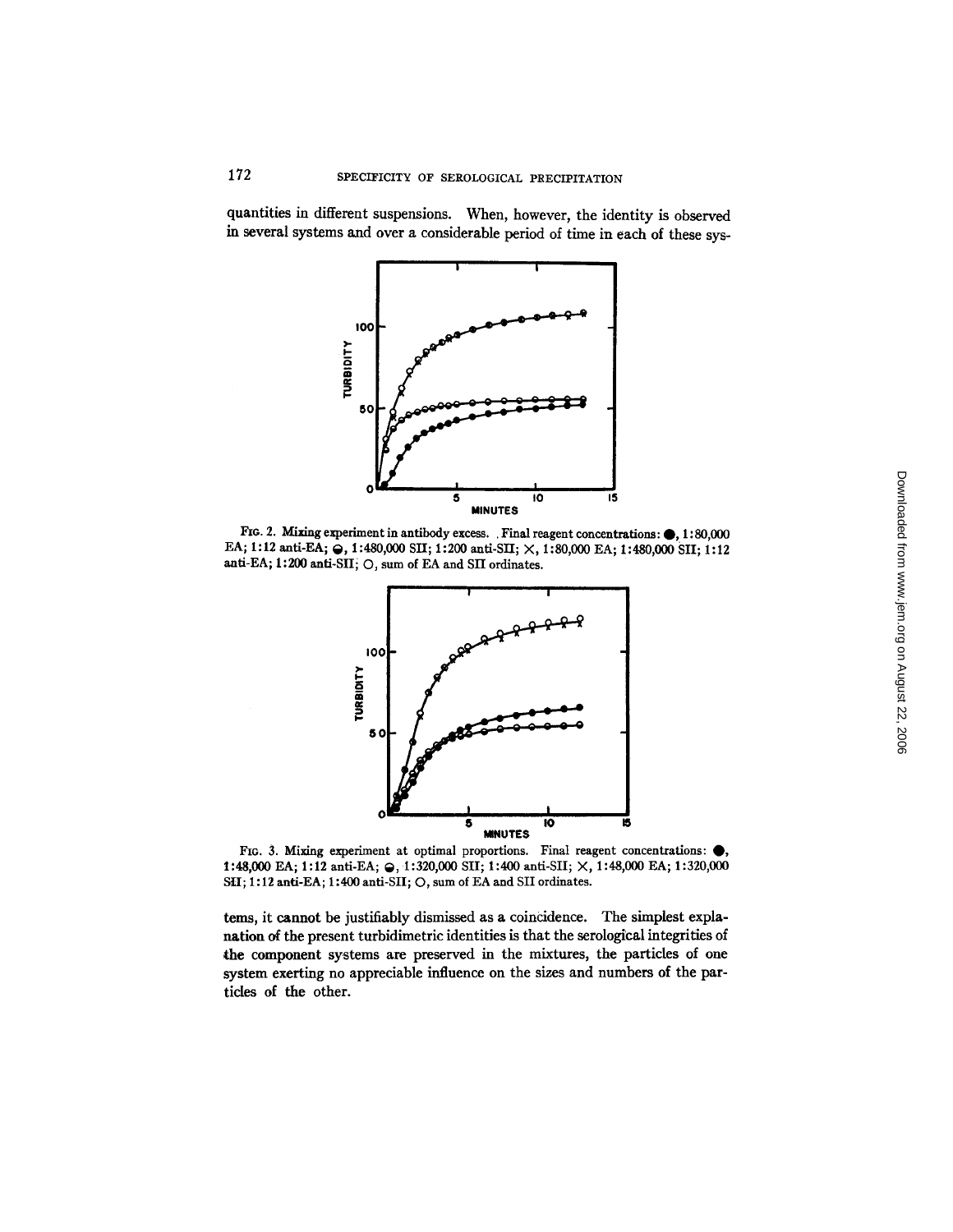That the turbidimeter is indeed capable of detecting interaction in mixed precipitative systems is indicated by an experiment carried out with the EA system. Mixtures of EA and anti-EA were prepared at three characteristic



FIG. 4. Mixing experiment in antigen excess. Final reagent concentrations:  $\bullet$ , 1:24,000 EA; 1:12 anti-EA; @, 1:80,000 SII; 1:400 anti-SII; X, 1:24,000 EA; 1:80,000 SII; 1:12 anti-EA; 1:400 anti-SII; O, sum of EA and SII ordinates.



FIG. 5. Mixing experiment in antigen excess. Final reagent concentrations:  $\bullet$ , 1:24,000 EA; 1:12 anti-EA;  $\bigodot$ , 1:40,000 SII; 1:200 anti-SII;  $\times$ , 1:24,000 EA; 1:40,000 SII; 1:12 anti-EA; 1:200 anti-SII; O, sum of EA and SII ordinates.

ratios of antibody to antigen and at three absolute concentration levels, in the ratio 1:2:4, at each antibody-antigen ratio. Turbidity-time curves were prepa'red for these mixtures in the usual manner. To facilitate comparison, the recorded turbidities were multiplied by the appropriate dilution factor, 4, 2, or 1, and the results for the set at optimal proportions taken as an example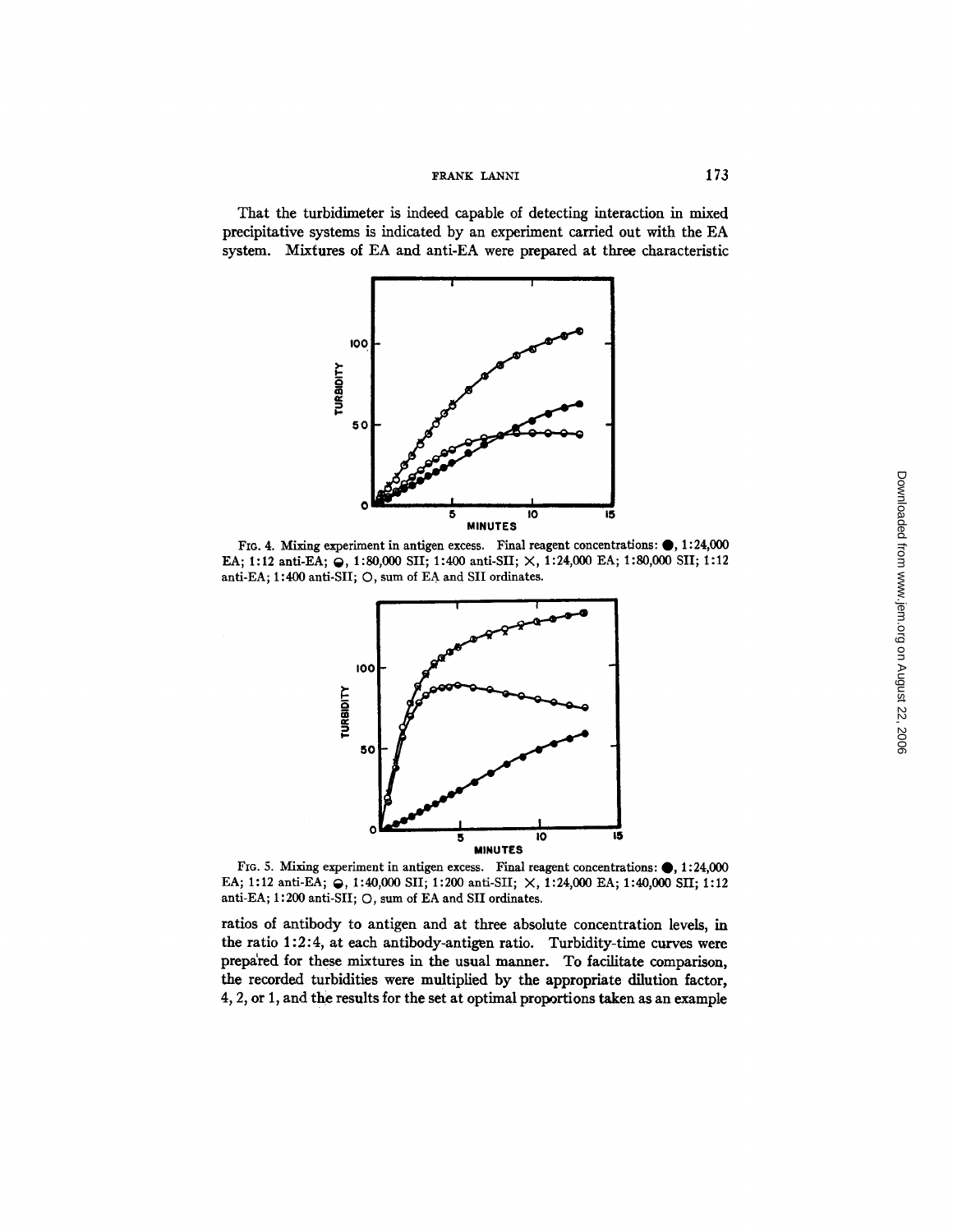are presented in this compensated form in Fig. 6. The other systems behaved in a similar manner.

Referring to this figure, it is apparent that the rate of development of turbidity is far from being proportional to the concentration of the reaction mixture (absence of superposition); *i.e.,* the three mixtures of the set do not behave as if they were simply dilutions of the same sort of suspension.

The experiment may be regarded in the following way. Let us suppose that the system at highest concentration consists of two equal portions of non-



Fro. 6. Effect of absolute concentration on the development of turbidity in EA: anti-EA mixtures at optimal proportions. Final reagent concentrations in reaction mixtures: I, 1 : 24,000 EA, 1: 5 anti-EA; II, 1: 48,000 EA, 1:10 anti-EA; III, 1: 96,000 EA, 1: 20 anti-EA. For meaning of *compensated turbidity, see* text. (This experiment was carried out with a preparation of decolorized anti-EA which was slightly weaker than the preparation used in the previous experiments.)

crossreacting but otherwise equivalent antigens,  $EA_1$  and  $EA_2$ , and two equal portions of non-crossreacting but equivalent antibodies, anti-EA1 and anti- $EA<sub>2</sub>$ , the subscripts denoting serological type. In the hypothetical absence of interaction, system<sub>1</sub> and system<sub>2</sub> precipitate independently, but equivalently, and the mixed system is turbidimetrically identical with the Sum of the two postulated component systems; *i.e.*, its curve is the intermediate curve  $(II)$ of Fig. 6. Admitting now the true crossreacting potential of system1 and system<sub>2</sub>, the upper curve  $(I)$  of Fig. 6 is found. The difference between the upper and intermediate curves may therefore be regarded as an index of interaction. In mixtures of systems which do not have the high crossreacting potential of the systems postulated here for the sake of argument, the inter-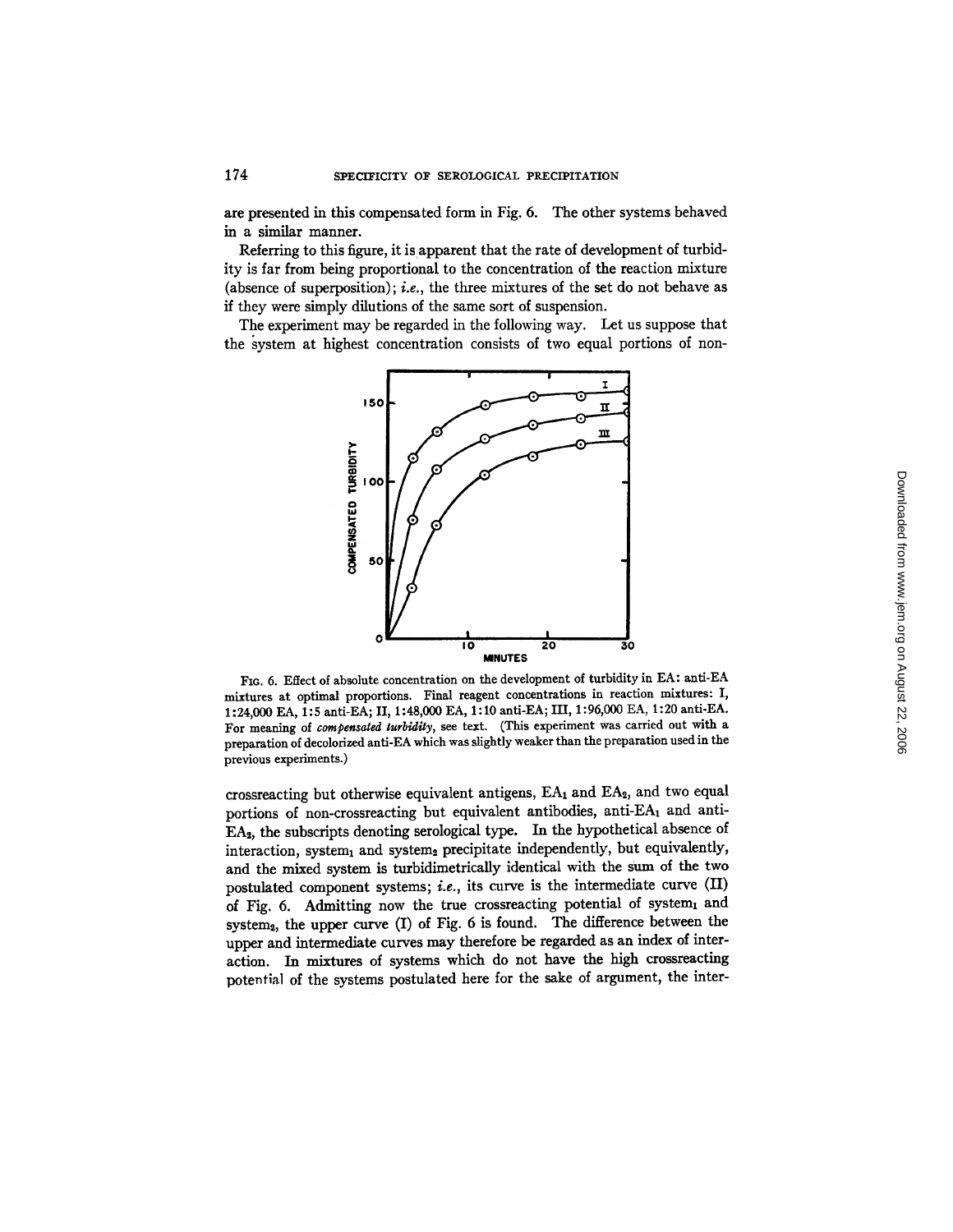action would become smaller and smaller as the crossreacting potential approached zero. If a mixing experiment is conducted with two systems known to be serologically unrelated and a turbidimetric identity is found between the mixture and the sum of the components, it must be concluded that experimentally there has been no interaction. The foregoing argument is independent of a distinction between specific and non-specific mechanisms of interaction.

### *Particulation Time in Mixed Precipitative Systems*

The determination of the time required for particulation, as judged by the naked eye, offers a convenient means of comparison of the rates of precipitative reactions. Mixtures comparable to those studied in the previous section were prepaxed by adding 0.9 cc. antibody solution to 0.9 cc. antigen solution in a Wassermann tube; the contents were mixed thoroughly by tapping and were poured into a 75 mm.  $\times$  8 mm. (I.D.) tube. The time of first discernment of particles with the naked eye, with the aid of indirect illumination, was noted. Controls for the effect of heterologous reagents were negative.

The results, which are presented in Table II, indicate a strong terminal interaction in antibody excess, a weaker interaction at optimal proportions, and no appreciable interaction in antigen excess. The interaction in antibody excess and at optimal proportions was more striking in the period following the earliest visible particulation, being manifested as a more rapid growth of particles and a more rapid sedimentation. Occasionally, a slight interaction was observed in antigen excess in the postparticulation period. It is urged that more reliance be placed on comparative descriptive statements than on recorded particulation times. It was found difficult to compare two systems of different turbidities during the threshhold period of visible particulation; and it is not certain that the mixed precipitative systems showed an acceleration in this early period.

# *Macroscopic Observations on the Resuspension Characteristics of Mature Precipitates*

The precipitates which formed in the experiments described in the preceding sections were allowed to stand at room temperature for 1 or 2 days. After this time the tubes were inverted carefully once or twice and the precipitates were examined with the naked eye. The results of these observations are summarized as follows:-

1. EA precipitates, in all proportions of antibody to antigen, suspended readily and evenly, dispersing into snbvisible particles.

2. SII precipitates in antibody excess suspended readily, showing little tendency to adhere to the glass, giving large particles which dispersed into smaller, barely visible particles with moderate shaking. The medium around these particles was decidedly turbid.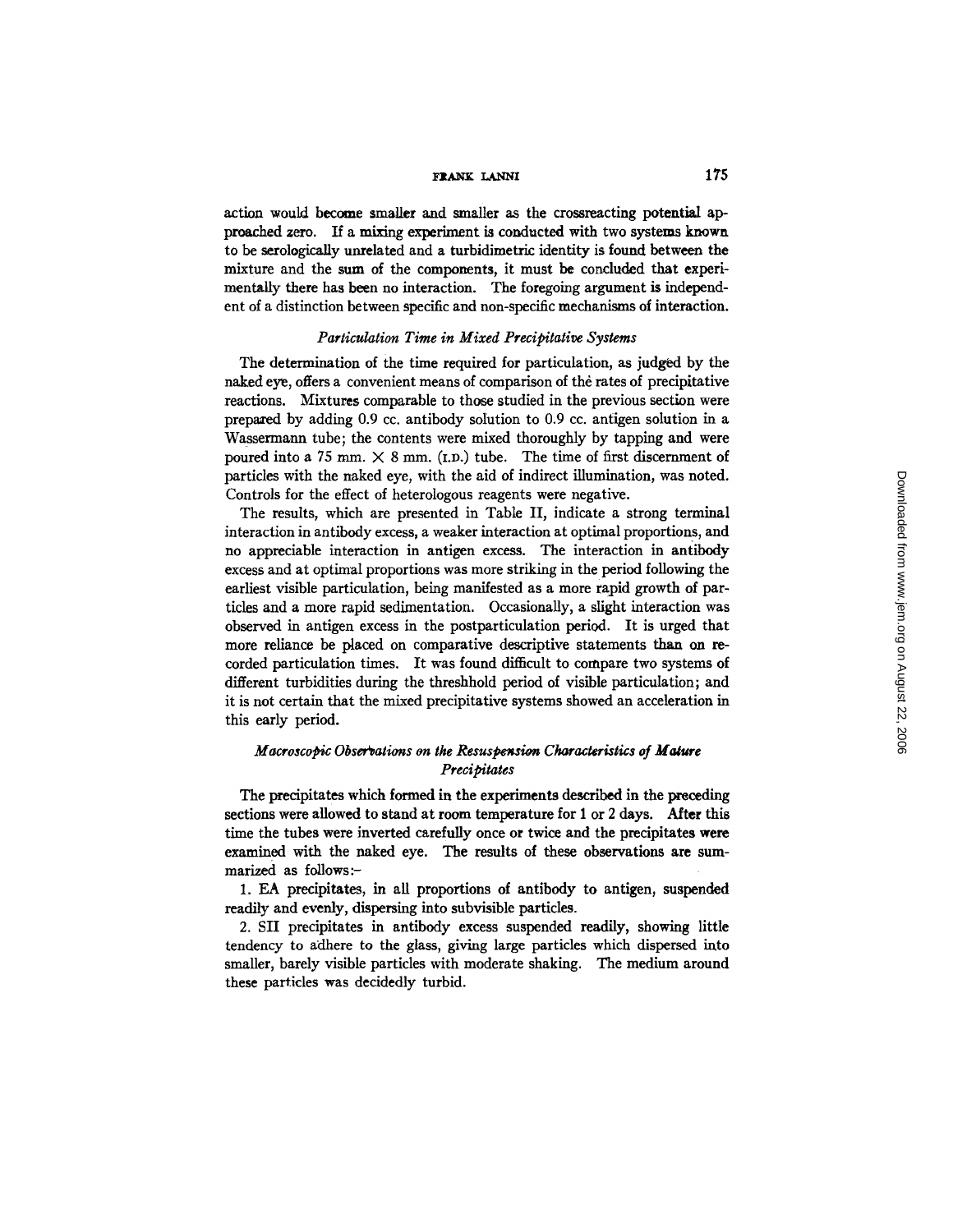At optimal proportions and in antigen excess these SII precipitates adhered firmly to the glass. With vigorous shaking they suspended as large persistent particles, distributed in a moderately clear medium. In antigen excess the precipitates dispersed as extremely large disks and membranes.

3. In antibody excess and at optimal proportions co-formed EA-SII precipitates suspended readily and evenly as subvisible particles.

| Region              |          | Approximate<br>particulation |         |          |       |
|---------------------|----------|------------------------------|---------|----------|-------|
|                     | EA       | SII                          | Anti-EA | Anti-SII | time* |
|                     |          |                              |         |          | min.  |
|                     | 1:80,000 |                              | 1:12    |          | 35    |
| Antibody<br>excess  |          | 1:480,000                    |         | 1:200    | 35    |
|                     | 1:80,000 | 1:480,000                    | 1:12    | 1:200    | 23    |
|                     | 1:48,000 |                              | 1:12    |          | 18    |
| Optimal proportions |          | 1:320,000                    |         | 1:400    | 23    |
|                     | 1:48,000 | 1:320,000                    | 1:12    | 1:400    | 15    |
|                     | 1:48,000 |                              | 1:12    |          | 17    |
| Optimal proportions |          | 1:160,000                    |         | 1:200    | 15    |
|                     | 1:48,000 | 1:160,000                    | 1:12    | 1,200    | 13    |
|                     | 1:24,000 |                              | 1:12    |          | 60    |
| Antigen excess      |          | 1:80,000                     |         | 1:400    | 60    |
|                     | 1:24,000 | 1:80,000                     | 1:12    | 1:400    | 60    |
|                     | 1:24,000 |                              | 1:12    |          | 60    |
| Antigen excess      |          | 1:40,000                     |         | 1:200    | 45    |
|                     | 1:24,000 | 1:40.000                     | 1:12    | 1:200    | 45    |

TABLE II *Particulation Time in Mixed Precibitative Systems* 

\* Duplicate and triplicate determinations. Recorded values are not reliable but the three values of a given mixing experiment may be compared with one another (see text).

In antigen excess, however, the mixed precipitates suspended in two forms, one portion which dispersed readily as subvisible particles and another which suspended readily as large particles, or, indeed, as a single coherent disk.

These results indicate a definite terminal interaction in mixed precipitative systems in antibody excess and at optimal proportions. In antigen excess the interaction is apparently minimal, the mixed precipitate segregating into two morphologically distinguishable types, which bear decided resemblances to the precipitates developing in the corresponding isolated component systems.

## *Microscopic Study of the Preflocculatire Period in Mixed Precipitative Systems*

The foregoing experimental results suggested the notion that the historical second phase of serological precipitation could itself be described as a combina-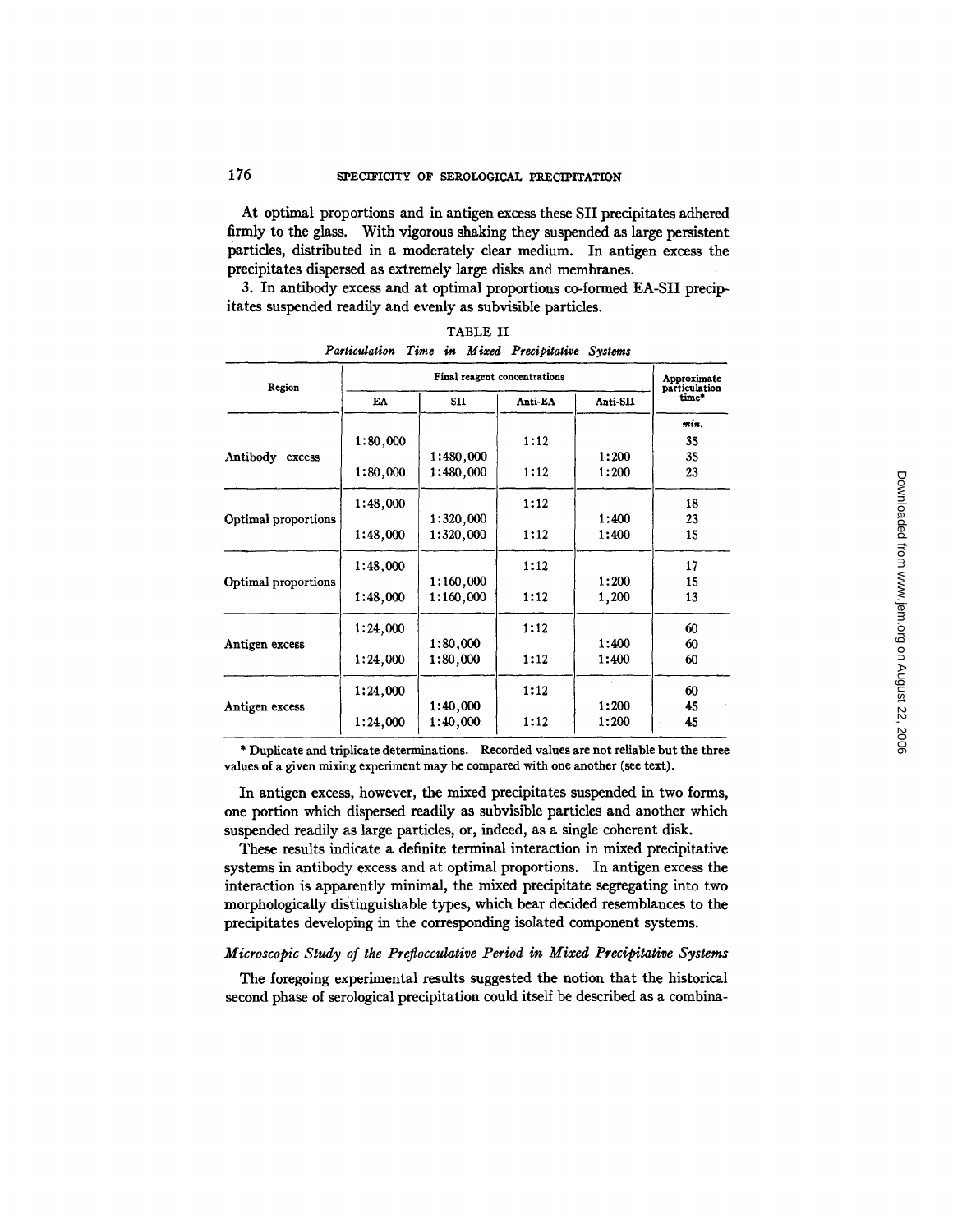tion of two distinct processes: the formation of elementary microscopic particles of specific precipitate, and the aggregation of these particles. Such a distinction appeared necessary in order to account for the high degree of specificity which appeared to prevail during the initial period of visible precipitation and the lower degree of specificity which was observed in the terminal period of this process.

Darkfield microscope studies of the precipitative systems already described were therefore carried out. It is not the purpose of the present report to give a detailed kinetic and morphological description of the early stages of specific precipitation, but merely to outline a few salient features which are pertinent to the present question.

Fresh antigen-antibody mixtures, comparable to those already described (Table II), were transferred to a glass microcataphoresis cell, with optically plane surfaces, which was placed on the stage of a Spencer binocular research microscope fitted with a substage darkfield diaphragm. In some experiments a Bausch and Lomb darkfield microscope equipped with a paraboloid darkfield illuminator was used. Observations were made at 100, 210, and 440 magnification.

As soon as the preparations could be placed under observation (approximately 20 seconds), the field appeared homogeneously turbid. Within a minute or two, depending on the system, the background assumed a definitely granular appearance and presently numerous minute particles, all in Brownian movement, could be distinguished. The particles grew in size, as judged by the increase in intensity of the illumination scattered from them and later by their distinguishable outlines; it is not possible at present to say how much this growth was compensated by a decrease in the original numbers. Aggregation of these particles became apparent within 5 minutes in most of the systems; in antigen excess all of the phenomena were considerably slowed. The component particles of the aggregates could be readily distinguished at all times and appeared to be definitely spherical, with diameters, when the reactions were approximately complete, in the range  $0.1$  to  $1\mu$ . This range approximately covers the particle sizes in all systems and is not intended to indicate the distribution of sizes in any given system.

Since the present evidence strongly supports the thesis that these elementary particles are elaborated through the agency of specific immunochemical forces and since they must henceforth be considered in any complete description of the process of serological precipitation, it is felt desirable to give them a name, *seromicrons, to imply "microscopic particles of specific precipitate."* 

Preliminary experiments showed that under given conditions of observation the time of first discernment of these particles in darkfield, the *seromlcron formation time,* was a readily measured constant for a given precipitative system. Mixing experiments involving the usual materials were therefore conducted and the seromicron formation time was used as a criterion of inter-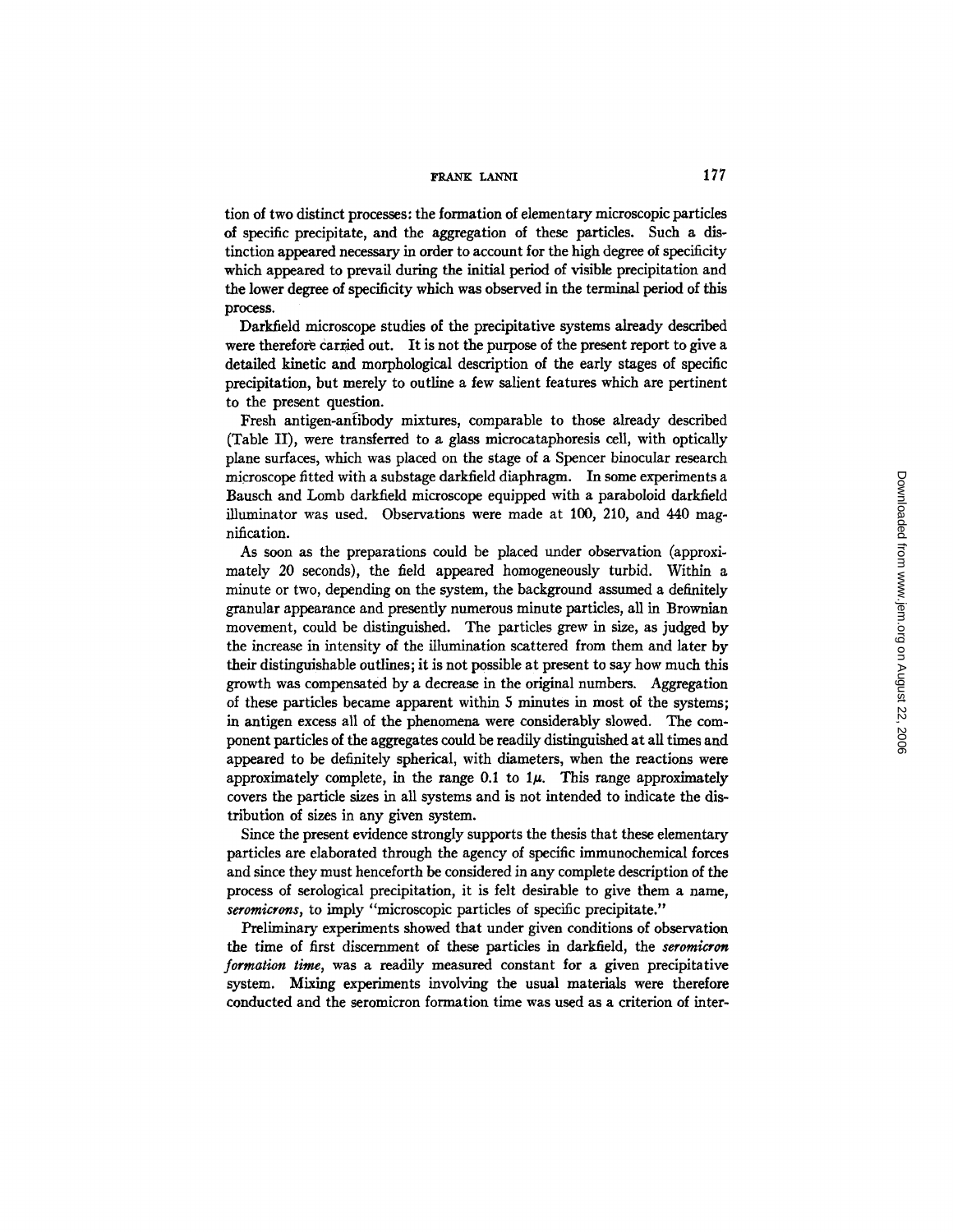# 178 SPECIFICITY OF SEROLOGICAL PRECIPITATION

action, The results of one of these experiments, carried out in antibody excess, are given in Table III. Heterologous controls were negative. The table also shows results of macroscopic particulation time determinations made with the same mixtures in the manner previously described in this report.

The results strongly suggest that interaction is minimal in the early period of precipitation and that the wave of seromicrons which appeared at 107 seconds in the mixed precipitative system was a wave of SII seromicrons. Observation of a second wave at approximately 200 seconds, assuming that such a wave did occur, was not possible under the conditions of the present experiment, because of the presence of large numbers of particles at this time. On the other hand, the results point to a definite interaction in the flocculative period, the interaction becoming more and more pronounced (increased sedimentation rate, etc.) as the reaction approached termination.

| TABLE III |  |
|-----------|--|
|-----------|--|

Comparative Seromicron Formation Times and Particulation Times in a Mixing Experiment in *Antibody Excess* 

|          | Seromicron<br>formation | Approximate<br>particulation |          |       |       |  |
|----------|-------------------------|------------------------------|----------|-------|-------|--|
| EA       | SII                     | Anti-EA                      | Anti-SII | time* | timet |  |
|          |                         |                              |          | sec.  | min.  |  |
| 1:80,000 |                         | 1:12                         |          | 197   | 38    |  |
|          | 1:960,000               |                              | 1:400    | 103   | 53    |  |
| 1:80,000 | 1:960,000               | 1:12                         | 1:400    | 107   | 26    |  |

\* Triplicate determinations with average error of approximately  $\pm 4$  per cent.

Triplicate determinations. Recorded values are not reliable but may be compared with one another (see above).

Following the experimental line laid down by Duncan (13), a mixing experi, ment was carried out with well flocculated EA and SII precipitates, formed in mixtures equivalent to those employed in the "simultaneous" determination of seromicron formation time and particulation time. The precipitates were dispersed homogeneously by shaking and equal-part mixtures of each with buffer and with each other were allowed to reparticulate. The results indicated a definite interaction, becoming more and more pronounced, in these mixtures of well formed serologically unrelated precipitates.

#### DISCUSSION

The results presented in the foregoing experimental section support the thesis that the historical second phase of serological precipitation can no longer be regarded as a unit serological process; indeed, it is likely that the customary partition of the precipitation process into primary and secondary phases has ceased to be of utility and must be abandoned. Likewise it appears that the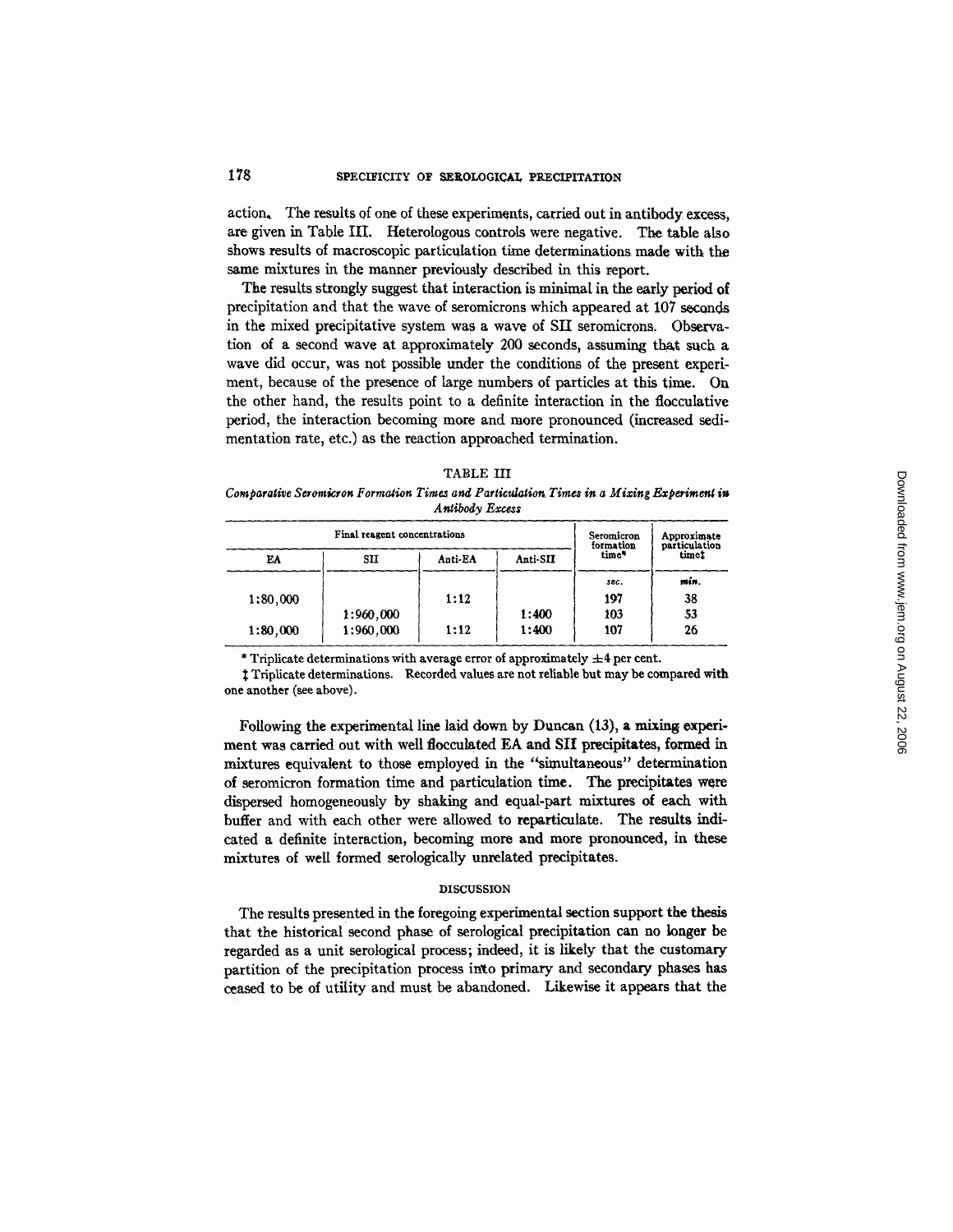traditional analogy of the cellular antigen with the molecular antigen must be discarded in favor of a new analogy with the seromicron.

No attempt will be made to explain why supporters both of the non-specific theory and of the framework (lattice, alternation, etc.) theory have persisted in regarding the so called second phase of precipitation as a single process and inquiring of it, as a whole, whether it is specific or non-specific; but it seems abundantly clear that this procedure has served to perpetuate a needless controversy, for both answers are to be found.

The advantages of recognizing the multiple morphological character of specific precipitation are evident, for on this basis a simple description of serological precipitation, which accounts for all of the pertinent facts, may be proposed.

When homologous antigen and antibody molecules are mixed, the primary molecular complexes which form combine specifically with each other and with free antigen and antibody molecules. By a repetition of specific acts of combination, larger and larger molecular complexes are elaborated. Presently, when the complexes are of such a size as to provide serious optical discontinuities in the reaction system, they are detected in dark field as minute lightscattering particles, *seromicrons*. The seromicrons<sup>4</sup> continue to grow specifically, presumably both by the addition of small molecular complexes and free reagent molecules to their surfaces and by specific aggregation with particles of comparable size. There is no evidence of discontinuity in the primary growth process.

Aggregation of seromicrons presumably plays a minor r61e in the development of the precipitate throughout the short initial growth period. The accretion process becomes progressively slower as the supply of small complexes and free molecules is reduced and presently the aggregation of seromicrons assumes a dominant rôle. To the extent that the aggregative process results in measurable turbidimetric change, the results suggest that the initial aggregation of seromicrons is mediated by a highly specific mechanism, for aggregates are discernible in dark field during the period of turbidimetric identity. It is possible that non-specific forces intrude seriously only when the aggregates are relatively large and are able to cling to one another whenever they make contact in the proper situations (16). Further microscopic and turbidimetric experiments should be brought to bear on the question of the incidence of non-specific forces in the precipitation process, but for the moment they may provisionally be relegated to a relatively minor r61e in the terminal period.

The foregoing description does not imply that antigen and antibody will always precipitate in an arbitrary milieu. While the possibility of framework formation must be given, the specific mechanism need not be sufficient to bring

<sup>4</sup> For an example of the possible appearance of seromicrons in electron micrography, see reference 15.